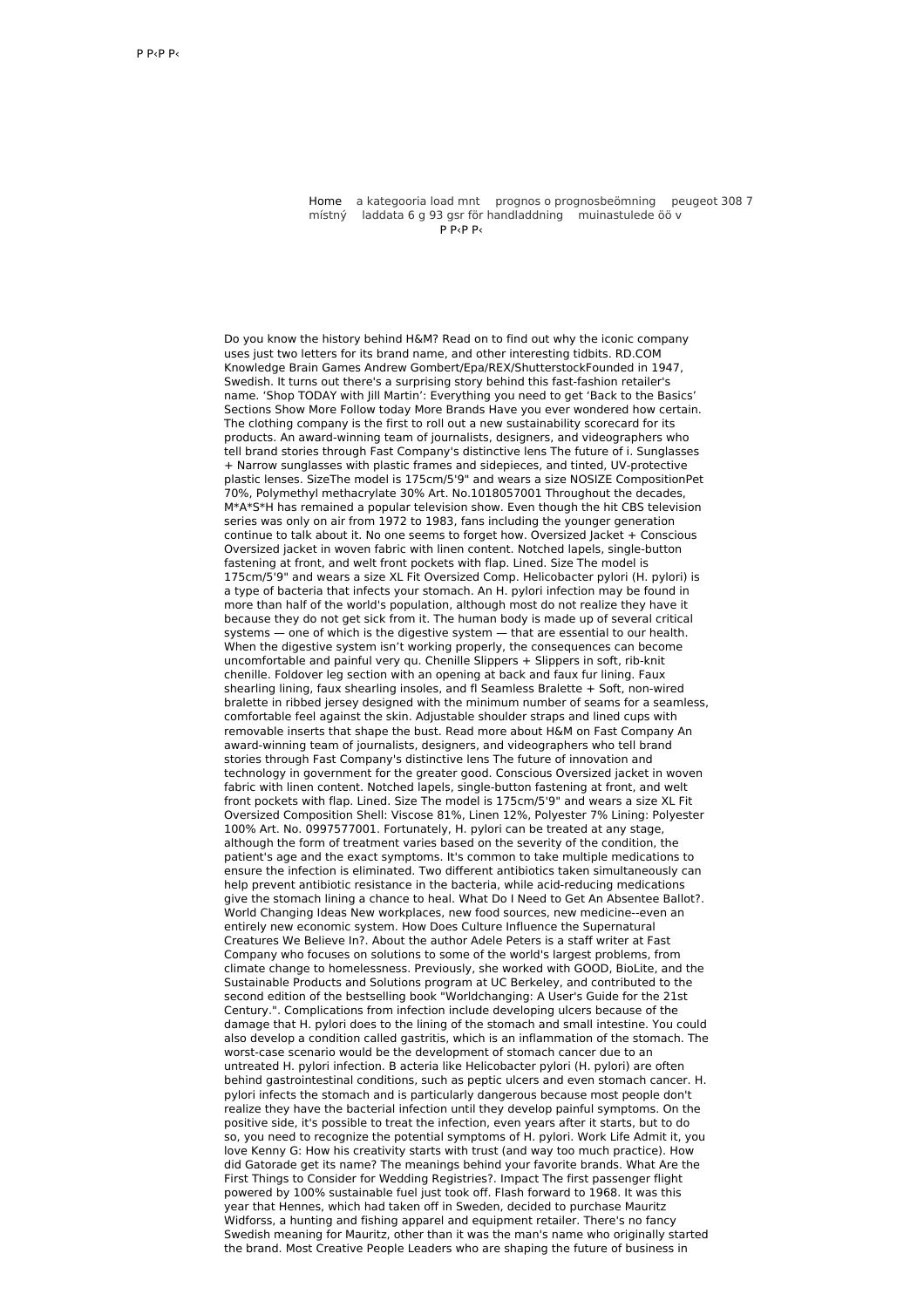creative ways. Work Life What I learned from teaching the TEENren of the 1%. World Changing Ideas New workplaces, new food sources, new medicine--even an entirely new economic system. What Are the Most Successful Zombie Movies of All Time?. Many people carry the H. pylori bacteria in their bodies, but never know it because it does not present with any symptoms. Since the bacteria attacks the lining of the stomach, it can cause acid to leak out, leading to ulcers. If you have an ulcer, you may have a dull ache or burning pain in your stomach. Other symptoms of an ulcer are burping, bloating, nausea, vomiting and unexplained weight loss. Although rare. H. pylori can also lead to stomach cancer. News Apple files lawsuit against Israeli NSO Group over Pegasus spyware attacks. And now, H&M is the latest store name that has the world scratching its head. Most of us know it as this simple, short name, but have you wondered why it's just H&M? What do these two letters represent? Let's Get Celestial: Start Using Sky Maps Tonight for Stargazing. H&M didn't make it's way stateside until 2000, which explains why Americans just know it as short and sweet H&M. News Covid-19 booster side effects: what to expect after getting another dose of Pfizer, Moderna, or Janssen. An H. Pylori infection is usually treated with two antibiotics at once to ensure the body does not develop a resistance to one of the antibiotics along with an acid-suppressing drug, as noted by the Mayo Clinic. It may seem like a lot of medication to take in a day— perhaps 14 or more pills per day for up to two weeks, but your doctor will want to make certain that the infection is gone from your body. If you have had an ulcer, you should avoid taking over-the-counter nonsteroidal anti-inflammatory drugs (NSAIDs) for pain as they can cause damage to your stomach lining. IE 11 is not supported. For an optimal experience visit our site on another browser. Fast Government The future of innovation and technology in government for the greater good. This scorecard will tell you the environmental impact of your new H&M T-shirt. News Dollar Tree bumps prices by 25% to \$1.25, ending run as one of last true dollar stores in U.S. The origin of this Swedish brand goes back to the 1940s, according to H&M's website. It was 1947 when Swedish entrepreneur Erling Persson opened a women's clothing store in Sweden called "Hennes," which actually meant "Hers" in English. Alright, so that's where H comes from, but what about the M? Work Life Office holiday parties are coming back. Here's how to avoid overindulging, according to a nutritional psychiatrist. Have you ever wondered how certain stores got their name? Last year, the internet went into great debate over how to pronounce the Spanish retailer Zara. Photo Courtesy: Michele Constantini/PhotoAlto Agency RF Collections/Getty Images. Tony Nilsson, verksamhetschef, tel: 08-566 293 69 eller e-post:. F-huset på Skarpnäcksgården är ett HVB-boende, ett så kallat lågtröskelboende. Vi tar emot kvinnor och män med. Forskaren Hanna Cinthio har fått mycket uppmärksamhet för sin undersökning om hedersförtryck på Malmös förskolor. Det är ingen kvantitativ studie utan en lägesbild från 13 förskolor. Den visar att personal på alla förskolor utom en har upplevt problem med föräldrar som upprätthåller strikta könsnormer mellan flickor och pojkar och att de försöker styra sina barns och personalens handlingsutrymme. H-huset har 45 enkelrum fördelade på två plan där varje rum även har en toalett och ett tvättställ. Gemensamma duschar finns på varje våningsplan. Några av jourplatserna återfinns i rum med toalett och tvättställ. Platserna i våra sovsalar har enbart sängplatser och där delas toaletter och duschar med övriga boende på huset. H-huset har ett enklare motionsrum med sandsäck, TV-rum, rökrum samt biljardbord. Det finns ingen hiss på H-huset utan sovrum och sovsalar nås via trappor. Denna typ av spårningsteknologi ger oss möjlighet att räkna besök och trafikkällor så att vi kan mäta och förbättra webbplatsens prestanda. De informerar oss om vilka sidor som är mest och minst populära och vi kan se hur besökare förflyttar sig på webbplatsen. De hjälper oss också att förstå var våra användare kommer från. Om denna typ av spårningsteknologi nekas kommer inga användarspecifika uppgifter relaterade till webbplatsens prestanda att lagras. Religion, KD och SD bidrar till barnförtryck Larmet från Malmö bör tas på allvar. E-huset på Skarpnäcksgården är ett HVB-hem som vänder sig till dig som är 20 år eller äldre. Ramavtal Stockholms stad Upphandling av cirka 55 akut- och korttidsplatser. Denna typ av spårningsteknologi är nödvändig för att webbplatsen ska kunna fungera och kan inte stängas av i våra system. Du kan ställa in din webbläsare så att den blockerar eller varnar dig för den här typen av spårningsteknologi, men det kan leda till att delar av webbplatsen inte fungerar som den ska. Du kan själv ställa in vilka cookies du vill tillåta. Läs mer om hur vi hanterar dina personuppgifter. H-huset har även jourplatser samt ger möjlighet till förlängt akutboende i upp till 14 dagar. Det förlängda akutboendet syftar till att mer intensivt arbeta med din personliga motivation. Plats på boendet bokas i samråd mellan vår verksamhet och kommunen. Högst 14 dagars boende är en riktlinje. Om din planering kräver det kan dock boendetiden förlängas. Får du en jourplats påbörjar vi dock ingen planering. Påföljande morgon, eller efter helgen, hänvisas du tillbaka till förvaltningen som placerat dig på H-huset. Därför rekommenderar vi att ni istället använder er av någon av dessa webbläsare: Google Chrome, Mozilla Firefox, Microsoft Edge eller Apple Safari. Många har dragit slutsatsen att det beror på den muslimska invandringen till Malmö. Forskaren Hanna Cinthio invänder mot den bilden. Hon menar att religion i allmänhet och islam i synnerhet har en stor inverkan, men att förtrycken också kommer från andra håll. KD och SD är bromsklossar Till exempel har både Kristdemokraterna och Sverigedemokraterna länge använt genuspedagogiken som ett politiskt slagträ. Trots att den är ett viktigt verktyg för skolorna i arbetet mot hedersförtyck och för jämställdhet. I Cinthios rapport delas hedersproblemen upp i två områden. Dels handlar det om att det sker en könsseparation på förskolorna. Det beror ofta på ett tryck från vårdnadshavare om att flickor och pojkar är olika och passar för att göra olika saker. Den andra delen är en laddning av den nakna kroppen. Förskolor har erfarenheter av att föräldrar vill att barnen täcker kroppen med kläder, även när det är varmt. Inte ens under vilan vill vissa att deras blöjbarn ska ligga utan kläder. "Det är mycket tabun kring den nakna kroppen", säger Hanna Cynthia i en intervju med P1 Morgon. Att jobba hos oss innebär många möjligheter, ett stort ansvar och en daglig glädje över att se människor trivas och utvecklas. På Hhuset finns cirka 26 medarbetare (alla anställningsformer). Våra medarbetare har mångårig erfarenhet av och kunskap i att arbeta med målgruppen. I personalgruppen finns en stor utbildningsvariation och bland utbildningarna som finns kan nämnas